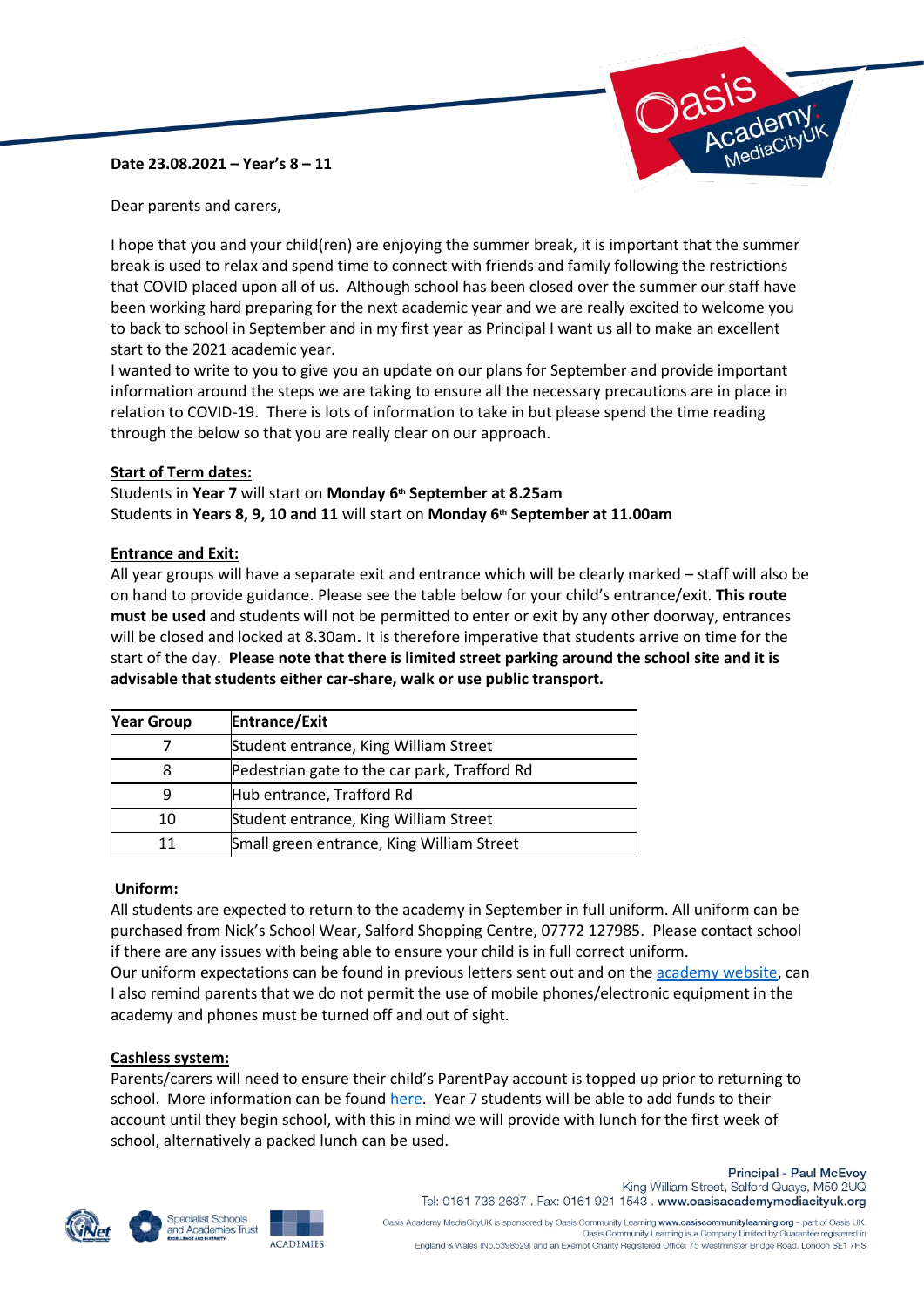

## **Keeping up to date - MyChildAtSchool**

MyChildAtSchool is an online portal for parents that enables you to view your child's attendance, behaviour and allows you to update your contact information. More information about MyChildAtSchool can be found by clicking [here.](https://www.oasisacademymediacityuk.org/academy-life/my-child-at-school-mcas) For year 7 students we will send you your personalised login details for MyChildAtSchool during your child's first week at Oasis MediacityUk

# **Covid 19 update:**

As you may know, the Government has published new guidance for schools around Covid-19 precautions to come into effect shortly. You [can read the guidance here](https://www.gov.uk/government/publications/actions-for-schools-during-the-coronavirus-outbreak/schools-covid-19-operational-guidance) or by searching. You can also access useful updated from the Department for Education [here.](https://www.gov.uk/government/collections/information-for-parents-and-carers-coronavirus-covid-19) We are following all guidance and this is reflected in our plans outlined below.

# **Testing**

Testing will remain an important aspect of reducing the risk of infection spreading within school. As pupils will potentially mix with lots of other people during the summer holidays, all secondary school pupils that have previously consented to testing will receive two, onsite site lateral flow device (LFD) tests as per the timetable below:

| Thursday 2 <sup>nd</sup> September 2021 | Year 8, 9 & 10 |
|-----------------------------------------|----------------|
| Friday 3 <sup>rd</sup> September 2021   | Year 7 & 11    |

The second test planned for the for the week beginning  $6<sup>th</sup>$  September 2021. If you have already consented to your child receiving a test then no further action is required. Details of your child's appointment time will be sent to you via text. In addition to this, students are expected to test twice weekly until the end of September using the home testing kits.

# **COVID-19 symptoms and positive tests**

Pupils and staff must not come to school if they have symptoms of Covid, have had a positive test (including LFT or PCR), or are required to quarantine. If a pupil shows symptoms at school they will isolate within school and take a LFT(if consented) at which point a decision will be made whether to send home – it is important that parents/carers are able to arrange transport home.

They will also need to get a free PCR test to check if they have COVID-19. Whilst awaiting the PCR result, they should continue to self-isolate. If the PCR test is taken within 2 days of the positive LFT, and is negative, it overrides the LFT and the pupil can return to school, as long as the individual doesn't have COVID-19 symptoms.

# **Tracing close contacts and isolation**

From September children under the age of 18 will not be required to self-isolate if they are a close contact of a confirmed case. Instead they will be contacted by NHS Test and Trace and advised to take a PCR Test. The household (including any symptoms) should follow the







Oasis Academy MediaCityUK is sponsored by Oasis Community Learning www.oasiscommunitylearning.org - part of Oasis UK. Dasis Community Learning is a Company Limited by Guarantee registered in England & Wales (No.5398529) and an Exempt Charity Registered Office: 75 Westminster Bridge Road, London SE1 7HS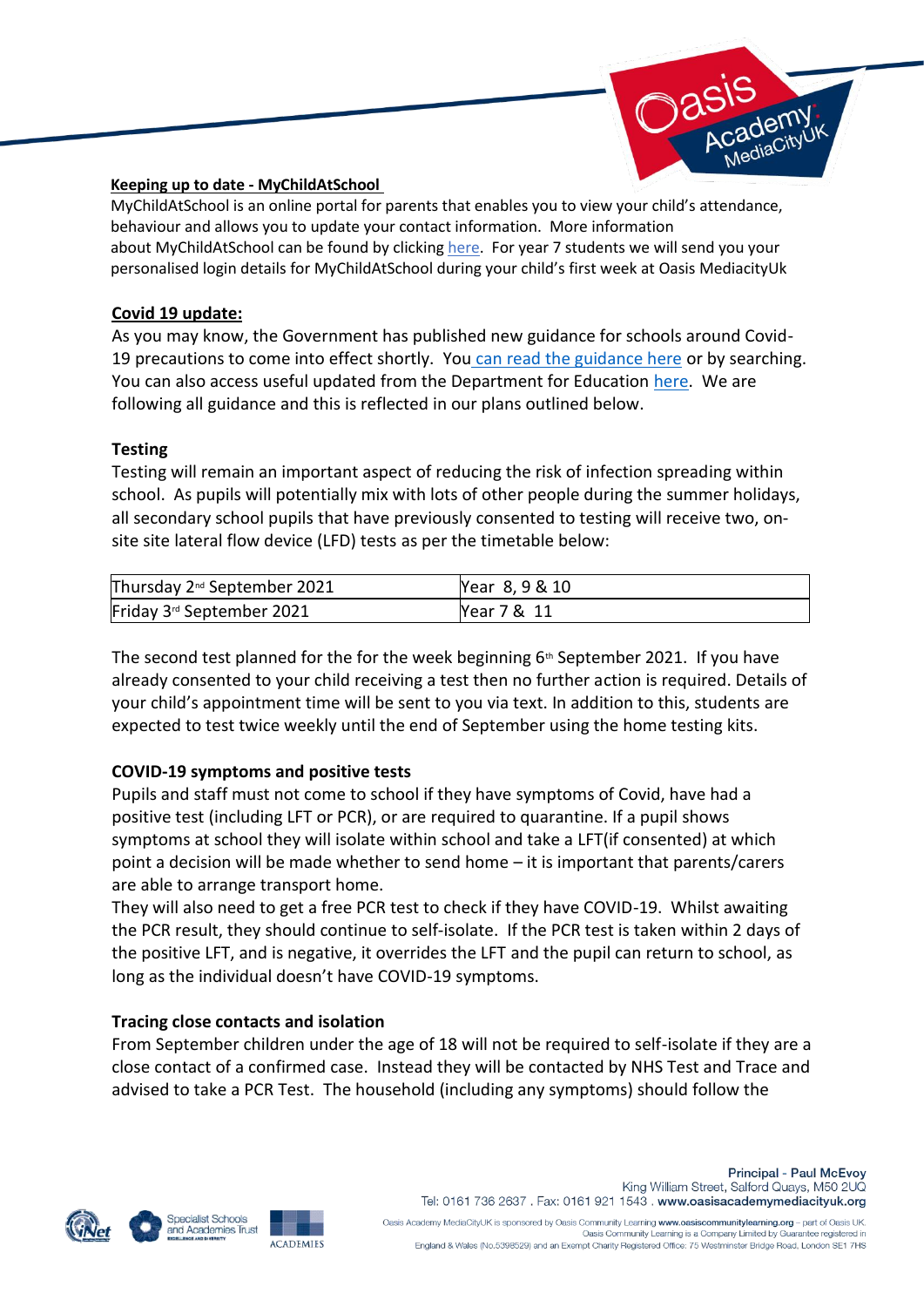

Public Health England stay at home guidance for households with possible or confirmed COVID-19 infection

# **Face coverings**

From September, the Government have explained that face coverings will no longer be advised for pupils, staff, and visitors either in classrooms or in communal areas. We know however that staff, visitors, and older pupils may still want to continue to wear a face covering. Understanding as we do the current level of risk, we encourage students and staff to continue to wear a face covering but note that this is now a personal choice. Those who chose to wear a face covering must follow the safety guidance around how to put one on and take one off safely. It is a requirement of the new guidance that we can quickly move back to wearing face coverings should positive cases rise within the academy or in our local community and Public Health England advise us to.

# **What pre-cautions are we taking to keep everyone safe?**

# **Hand Hygiene**

Pupils and staff will continue to sanitise their hands at the start and throughout the school day.

# **'Catch it, bin it, kill it'**

We will continue to follow good hygiene protocols around sneezing, using and then disposing tissues safely.

### **Cleaning**

We will continue to have a thorough cleaning schedule with regular cleaning of equipment, classrooms, corridors and social spaces with a focus on frequently touched areas such as hand rails or door handles.

### **Ventilation**

We will continue to ensure that the school is well ventilated making use of the school's air handling unit that utilises fresh air.

### **Risk assessments**

Senior leaders at school will continue to meet regularly to assess the risk at school. If necessary and in consultation with Public Health England, we will make changes to our arrangements to increase the precautions we have in place.

### **'Bubbles'**

Throughout COVID we have had a 'bubble' system in place meaning that year groups remained in their a designated area to access their lessons. We will maintain some elements of this, for example English and Maths lessons will take place in the same classroom, however, for specialist subjects such as Art, students will learn in specialist classrooms. We have made this decision based upon factors in relation to health and safety and also learning. We feel this approach maintains a COVID secure environment whilst enabling students to get the best out of their learning experience.